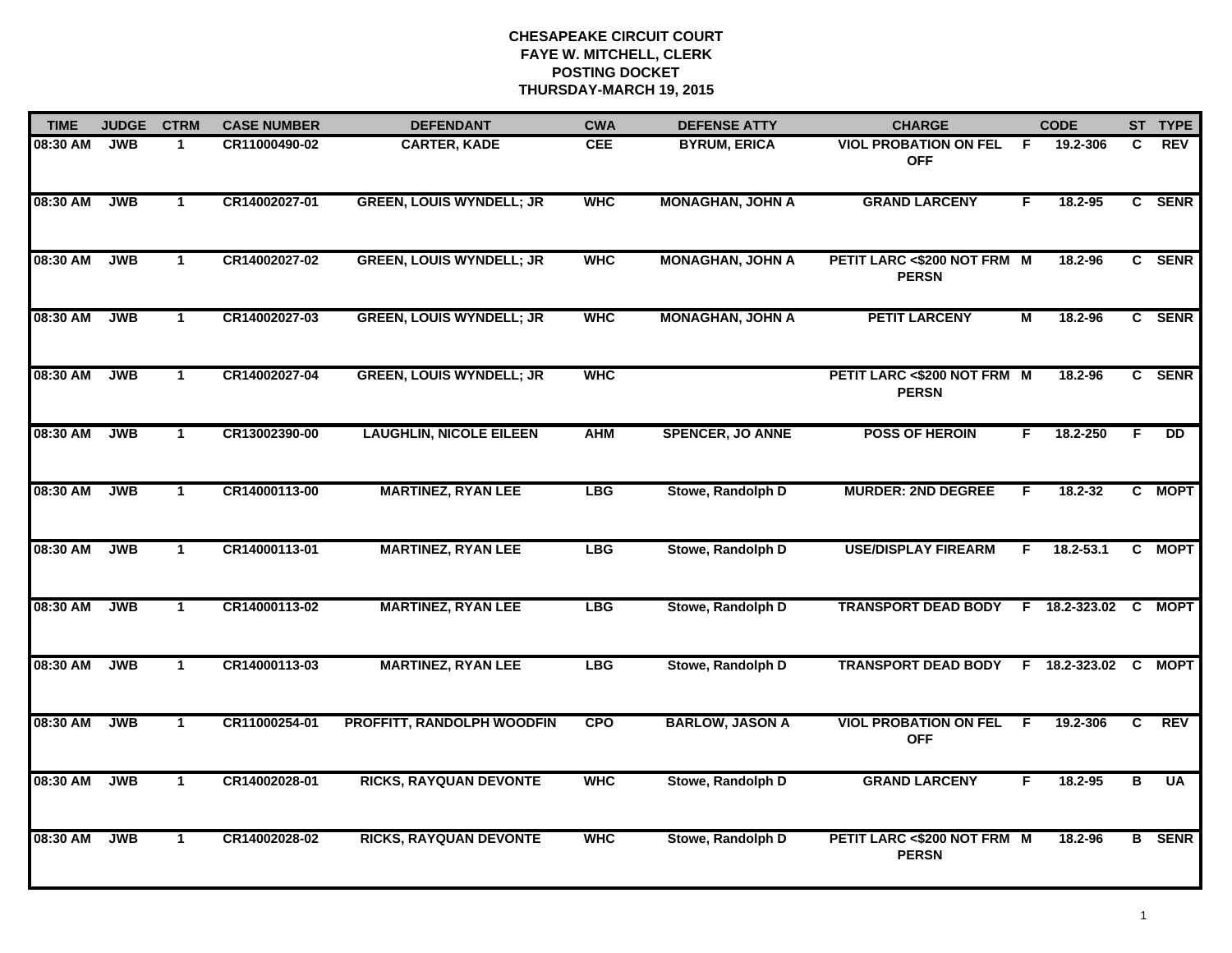| <b>TIME</b> | <b>JUDGE</b> | <b>CTRM</b>             | <b>CASE NUMBER</b> | <b>DEFENDANT</b>                  | <b>CWA</b> | <b>DEFENSE ATTY</b>         | <b>CHARGE</b>                               |     | <b>CODE</b>   |                | ST TYPE         |
|-------------|--------------|-------------------------|--------------------|-----------------------------------|------------|-----------------------------|---------------------------------------------|-----|---------------|----------------|-----------------|
| 08:30 AM    | <b>JWB</b>   | $\mathbf{1}$            | CR14002028-03      | RICKS, RAYQUAN DEVONTE            | <b>WHC</b> | Stowe, Randolph D           | <b>PETIT LARCENY</b>                        | М   | 18.2-96       |                | <b>B</b> SENR   |
| 08:30 AM    | <b>JWB</b>   | $\mathbf{1}$            | CR14002028-04      | <b>RICKS, RAYQUAN DEVONTE</b>     | <b>WHC</b> | <b>STOWE, RANDOLPH D</b>    | PETIT LARC <\$200 NOT FRM M<br><b>PERSN</b> |     | 18.2-96       |                | <b>B</b> SENR   |
| 08:30 AM    | <b>JWB</b>   | $\mathbf{1}$            | CR12001453-01      | <b>TURNER, KENNETH MICHAEL</b>    | <b>MLK</b> | <b>JOHNSON, STEPHANIE G</b> | <b>VIOL PROBATION ON FEL</b><br><b>OFF</b>  | -F. | 19.2-306      | C              | <b>REV</b>      |
| 08:30 AM    | <b>JWB</b>   | $\mathbf{1}$            | CR12001453-02      | <b>TURNER, KENNETH MICHAEL</b>    | <b>MLK</b> | <b>JOHNSON, STEPHANIE G</b> | <b>FAILURE TO APPEAR - PBV M</b>            |     | 18.2-456      | в              | <b>CAP</b>      |
| 08:30 AM    | <b>JWB</b>   | $\mathbf{1}$            | CR12001453-03      | <b>TURNER, KENNETH MICHAEL</b>    | <b>MLK</b> |                             | <b>SC FTA-REVOCATION</b><br><b>HEARING</b>  | М   | 18.2-456      |                | $\overline{sc}$ |
| 08:30 AM    | <b>JWB</b>   | $\mathbf 1$             | CR14000427-00      | <b>WORRELL, HERBERT LEWIS; JR</b> | <b>CPO</b> | <b>HOLDER, WM JOSHUA</b>    | <b>POSSESS COCAINE</b>                      | F.  | 18.2-250      |                | <b>B</b> SENR   |
| 08:30 AM    | <b>EPG</b>   | $\overline{\mathbf{3}}$ | CR10000916-02      | <b>CLARK, ERIC TOREZ</b>          | <b>CPO</b> | <b>BUYRN, RICHARD</b>       | <b>VIOL PROBATION ON FEL</b><br><b>OFF</b>  | -F  | 19.2-306      | C.             | REV             |
| 08:30 AM    | <b>EPG</b>   | $\overline{\mathbf{3}}$ | CR14001972-00      | <b>FAULCON, MARTRICE NECOLE</b>   | <b>CEE</b> | <b>MUSSONI, ERIK</b>        | <b>LARCENY W/INTENT TO</b><br><b>SELL</b>   |     | F 18.2-108.01 |                | <b>B</b> SENR   |
| 08:30 AM    | <b>EPG</b>   | $\mathbf{3}$            | CR14001972-01      | <b>FAULCON, MARTRICE NECOLE</b>   | <b>CEE</b> | <b>MUSSONI, ERIK</b>        | <b>GRAND LARCENY</b>                        | F   | 18.2-95       |                | <b>B</b> SENR   |
| 08:30 AM    | <b>EPG</b>   | $\overline{3}$          | CR12001689-04      | <b>PERRY, CURTIS RISHAD</b>       | <b>CPO</b> | Buyrn, Richard L.           | <b>VIOL PROBATION ON FEL</b><br><b>OFF</b>  | F.  | 19.2-306      | C              | <b>REV</b>      |
| 08:30 AM    | <b>RDS</b>   | 6                       | CR10002059-02      | <b>SMALLWOOD, CORY DANIELLE</b>   | <b>AHM</b> | <b>BARLOW, JASON A</b>      | <b>VIOL PROBATION ON FEL</b><br><b>OFF</b>  | E   | 19.2-306      | C.             | REV             |
| 08:30 AM    | <b>RDS</b>   | 6                       | CR15000297-00      | <b>SMALLWOOD, CORY DANIELLE</b>   | <b>AHM</b> | <b>BARLOW, JASON A</b>      | <b>VIOL PROBATION ON FEL</b><br><b>OFF</b>  | F.  | 19.2-306      | $\overline{c}$ | REV             |
| 08:30 AM    | <b>RDS</b>   | 6                       | CR10001328-02      | <b>TANNER, BRANDON LEE</b>        | <b>AHM</b> | Stowe, Randolph D.          | <b>VIOL PROBATION ON FEL</b><br><b>OFF</b>  | -F  | 19.2-306      | C.             | REV             |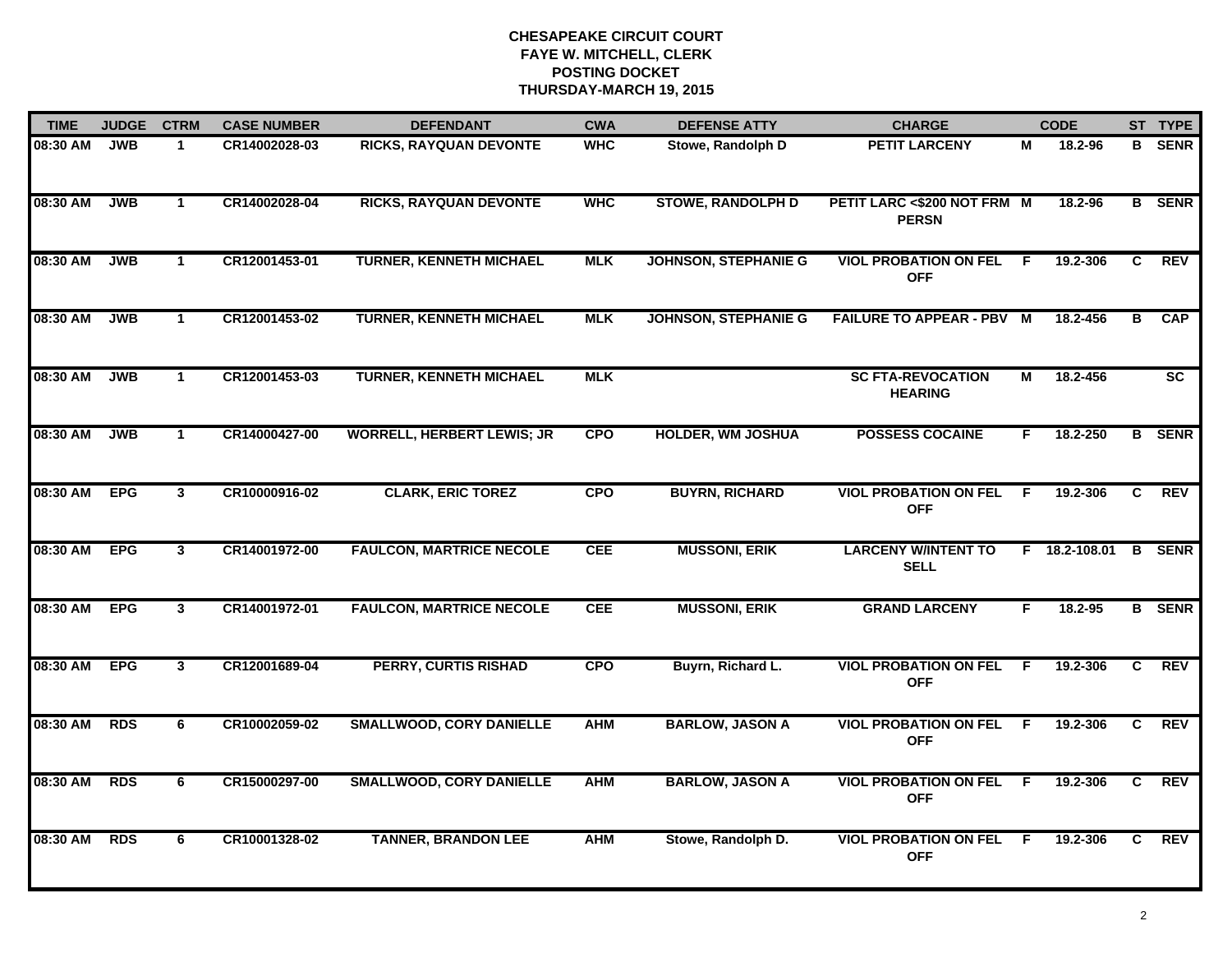| <b>TIME</b> | <b>JUDGE</b> | <b>CTRM</b>             | <b>CASE NUMBER</b> | <b>DEFENDANT</b>                  | <b>CWA</b> | <b>DEFENSE ATTY</b>      | <b>CHARGE</b>                                |                | <b>CODE</b>    |    | ST TYPE       |
|-------------|--------------|-------------------------|--------------------|-----------------------------------|------------|--------------------------|----------------------------------------------|----------------|----------------|----|---------------|
| 08:30 AM    | <b>RDS</b>   | 6                       | CR12001657-05      | <b>VAUGHAN, DOMINIQUE TRENT</b>   | AHM        | <b>BARLOW, JASON A</b>   | <b>VIOL PROBATION ON FEL</b><br><b>OFF</b>   | F.             | 19.2-306       | C. | <b>REV</b>    |
| $9:00$ AM   | <b>JWB</b>   | $\blacktriangleleft$    | $***$              | **Drug Court Program**            | $\ast$     | $***$                    | ***                                          |                | $\star\star$   |    |               |
| 09:30 AM    | <b>TSW</b>   | 4                       | CR13002353-01      | <b>BACHMAN, ROBERT STEVEN; JR</b> |            |                          | <b>VIOL PROBATION ON FEL</b><br><b>OFF</b>   | - F            | 19.2-306       |    | C ADAT        |
| 09:30 AM    | <b>TSW</b>   | 4                       | CR14002051-01      | <b>BACHMAN, ROBERT STEVEN; JR</b> | <b>JAF</b> |                          | <b>FTR-FINGERPRINTING</b>                    | М              | 18.2-456       |    | C ADAT        |
| 09:30 AM    | <b>TSW</b>   | 4                       | CR14002617-01      | <b>BELL, JACARY TYLER</b>         |            |                          | PRISONER NOT REPORT TO M<br><b>JAIL</b>      |                | $53.1 - 131.1$ |    | C ADAT        |
| 09:30 AM    | <b>TSW</b>   | 4                       | CR11003060-03      | <b>CAHOON, KELLY MICHELLE</b>     |            |                          | <b>VIOL PROBATION ON FEL F</b><br><b>OFF</b> |                | 19.2-306       |    | C ADAT        |
| 09:30 AM    | <b>TSW</b>   | $\overline{\mathbf{4}}$ | CR11002637-02      | <b>DODSON, ANITRA RAE</b>         |            |                          | <b>VIOL PROBATION ON FEL</b><br><b>OFF</b>   | $\overline{F}$ | 19.2-306       |    | C ADAT        |
| 09:30 AM    | <b>TSW</b>   | 4                       | CR15000162-00      | <b>PIERCY, MICHAEL</b>            | <b>KAM</b> |                          | <b>EMBEZZLEMENT</b>                          | F.             | 18.2-111       |    | <b>B</b> ADAT |
| 09:30 AM    | <b>TSW</b>   | 4                       | CR15000162-01      | <b>PIERCY, MICHAEL</b>            | KAM        |                          | <b>COMPUTER FRAUD \$200+</b>                 |                | $F$ 18.2-152.3 |    | <b>B</b> ADAT |
| 09:30 AM    | <b>TSW</b>   | 4                       | CR11000643-01      | <b>WHITEHURST, VERNON ALONZO</b>  |            |                          | <b>VIOL PROBATION ON FEL</b><br><b>OFF</b>   | - F            | 19.2-306       |    | C ADAT        |
| 10:00 AM    | <b>EPG</b>   | $3^{\circ}$             | CR14001832-00      | <b>CUDDINGTON, LARRY WADE; II</b> | <b>BKF</b> | <b>WOODS, MICHAEL</b>    | <b>RECKLESS DRIVE</b>                        |                | M A.46.2-852   | B  | <b>ROL</b>    |
| 10:00 AM    | <b>EPG</b>   | $\overline{3}$          | CR15000279-00      | <b>GARDNER, KIMBERLY MICHELLE</b> | <b>AJS</b> | <b>HOLDER, WM JOSHUA</b> | <b>GRAND LARCENY</b>                         | F.             | 18.2-95        |    | <b>B</b> TRYL |
| 10:00 AM    | <b>EPG</b>   | $\mathbf{3}$            | CR15000279-01      | <b>GARDNER, KIMBERLY MICHELLE</b> | <b>AJS</b> | <b>HOLDER, WM JOSHUA</b> | <b>ASSAULT AND BATTER</b>                    | М              | 18.2-57        |    | <b>B</b> TRYL |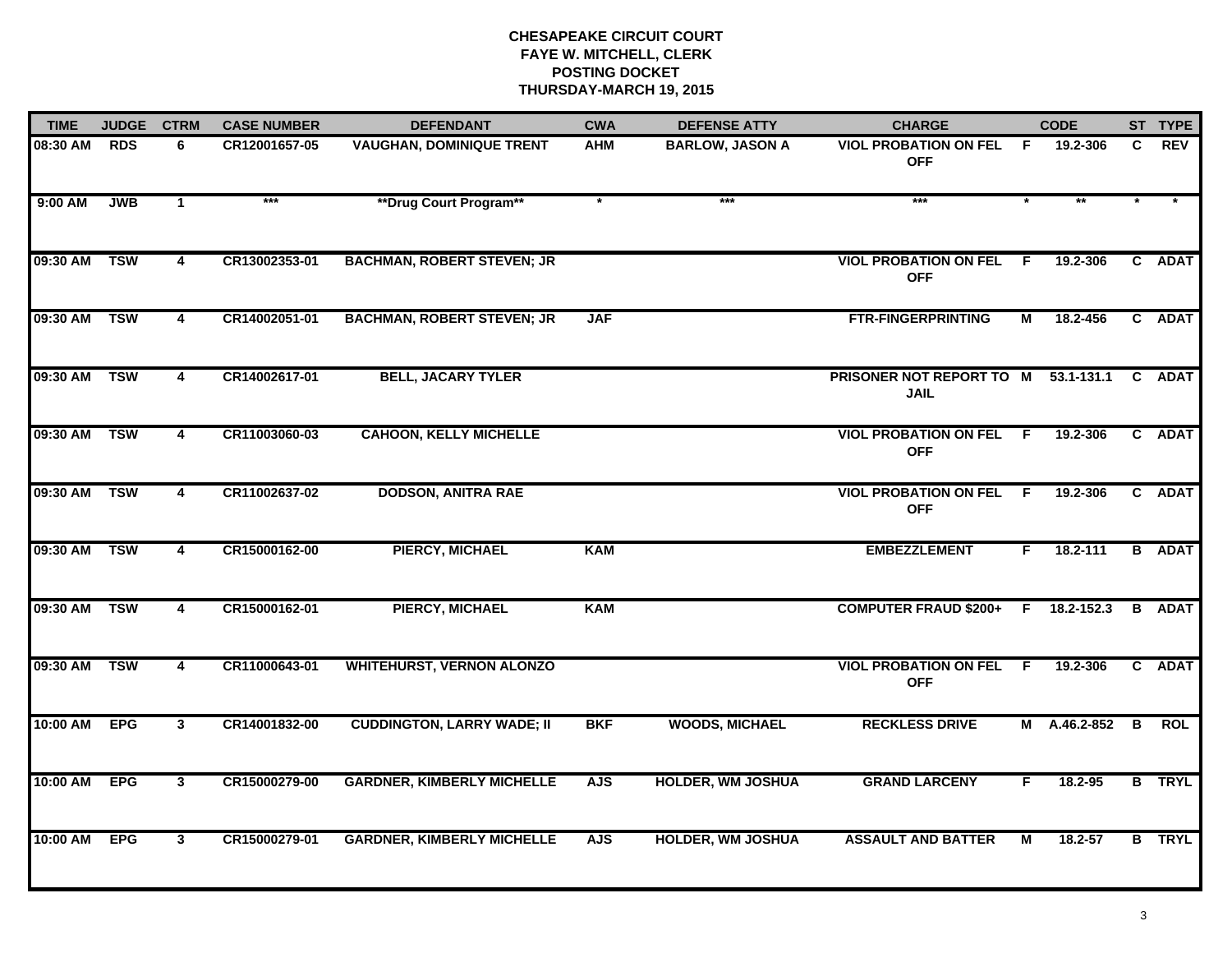| <b>TIME</b> | <b>JUDGE</b> | <b>CTRM</b>  | <b>CASE NUMBER</b> | <b>DEFENDANT</b>                | <b>CWA</b> | <b>DEFENSE ATTY</b>      | <b>CHARGE</b>                                 |                | <b>CODE</b>  |                | ST TYPE       |
|-------------|--------------|--------------|--------------------|---------------------------------|------------|--------------------------|-----------------------------------------------|----------------|--------------|----------------|---------------|
| 10:00 AM    | <b>EPG</b>   | 3            | CR15000135-00      | <b>JOHNSON, MICHAEL WILLIS</b>  | <b>AJS</b> | <b>LAINE, HERBERT</b>    | <b>POSSESS HEROIN</b>                         | F.             | 18.2-250     |                | C TRYL        |
| 10:00 AM    | <b>EPG</b>   | $\mathbf{3}$ | CR15000135-01      | <b>JOHNSON, MICHAEL WILLIS</b>  | <b>AJS</b> | <b>LAINE, HERBERT</b>    | <b>POSSESS COCAINE</b>                        | F              | 18.2-250     |                | C TRYL        |
| 10:00 AM    | <b>EPG</b>   | $3^{\circ}$  | CR15000135-02      | <b>JOHNSON, MICHAEL WILLIS</b>  | <b>AJS</b> | <b>LAINE, HERBERT</b>    | POSS SCH I OR II W/<br><b>FIREARM</b>         | F.             | 18.2-308.4   |                | C TRYL        |
| 10:00 AM    | <b>EPG</b>   | $\mathbf{3}$ | CR15000135-03      | <b>JOHNSON, MICHAEL WILLIS</b>  | <b>AJS</b> | <b>LAINE, HERBERT</b>    | <b>BRANDISH FIREARM</b>                       | М              | 18.2-282     |                | C TRYL        |
| 10:00 AM    | <b>EPG</b>   | $\mathbf{3}$ | CR15000135-04      | <b>JOHNSON, MICHAEL WILLIS</b>  | <b>AJS</b> | <b>LAINE, HERBERT</b>    | <b>ASSAULT &amp; BATTER</b>                   | М              | $18.2 - 57$  |                | C TRYL        |
| 10:00 AM    | <b>EPG</b>   | $\mathbf{3}$ | CR07000718-00      | <b>LAFLAMME, MICHAEL GEORGE</b> | <b>BKF</b> | <b>REGINALD FRAZIER</b>  | <b>POSS OF MARIJUANA</b>                      |                | M 18.2-250.1 | $\overline{c}$ | ROL           |
| 10:00 AM    | <b>EPG</b>   | 3            | CR13000776-01      | <b>LEVINS, CODY RYAN</b>        | <b>BKF</b> | Hallauer, Scott F.       | <b>VIOL PROBATION ON FEL</b><br><b>OFF</b>    | F.             | 19.2-306     |                | C BOND        |
| 10:00 AM    | <b>EPG</b>   | 3            | CR15000012-00      | LONG, WILLIAM; JR               | <b>BKF</b> | <b>Buyrn, Richard L</b>  | <b>HABITUAL OFFENDER-</b><br><b>PRIOR OFF</b> | F.             | 46.2-357     |                | <b>B</b> PLEA |
| 10:00 AM    | <b>EPG</b>   | $\mathbf{3}$ | CR15000170-00      | <b>LYNCH, MELISSA MATILDA</b>   | <b>PLC</b> | <b>HOLDER, WM JOSHUA</b> | <b>EMBEZZLEMENT</b>                           | F              | 18.2-111     |                | <b>B</b> PLEA |
| 10:00 AM    | <b>EPG</b>   | $\mathbf{3}$ | CR15000170-01      | <b>LYNCH, MELISSA MATILDA</b>   | <b>PLC</b> | <b>HOLDER, WM JOSHUA</b> | <b>EMBEZZLEMENT</b>                           | М              | 18.2-111     |                | <b>B</b> PLEA |
| 10:00 AM    | <b>EPG</b>   | $\mathbf{3}$ | CR15000191-00      | <b>ROBERTSON, TONYA MARIE</b>   | <b>BKF</b> | <b>GILCHRIST, KURT A</b> | <b>VIOL PROBATION ON FEL</b><br><b>OFF</b>    | F              | 19.2-306     |                | C BOND        |
| 10:00 AM    | <b>EPG</b>   | 3            | CR15000139-01      | <b>WILSON, SHAMEKA L</b>        | <b>AJS</b> | <b>GARRETT, JAMES D</b>  | <b>OBSTRUCT JUSTICE</b>                       | $\overline{M}$ | 18.2-460     |                | <b>B</b> TRYL |
| 10:00 AM    | <b>EPG</b>   | $\mathbf{3}$ | CR15000139-00      | <b>WILSON, SHAMEKA LASHAWN</b>  | <b>AJS</b> | <b>GARRETT, JAMES D</b>  | <b>CONCEAL EVIDENCE</b>                       | F.             | 18.2-462     |                | <b>B</b> TRYL |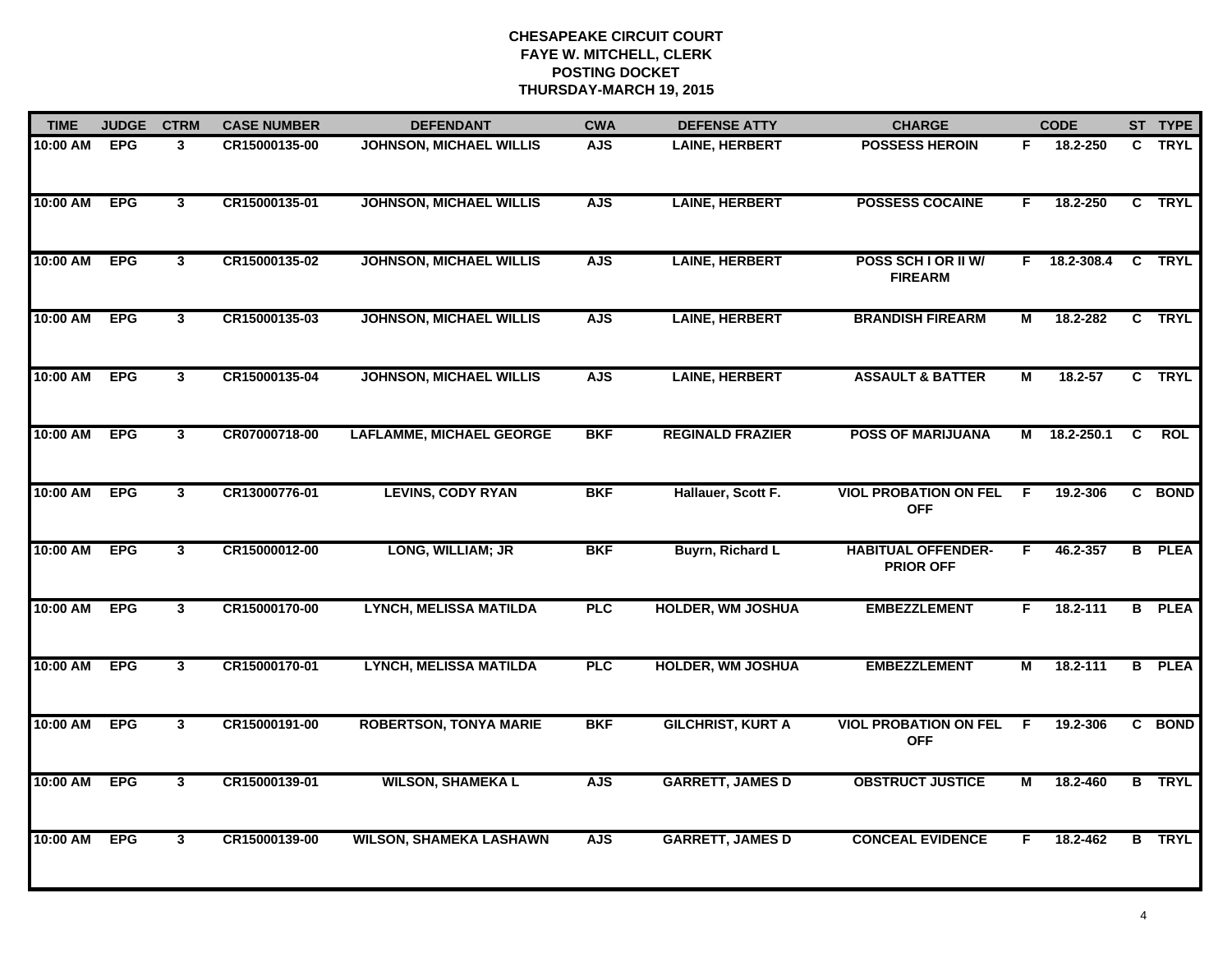| <b>TIME</b>  | <b>JUDGE</b>            | <b>CTRM</b>             | <b>CASE NUMBER</b> | <b>DEFENDANT</b>                   | <b>CWA</b> | <b>DEFENSE ATTY</b>         | <b>CHARGE</b>                                |    | <b>CODE</b>    |                | ST TYPE       |
|--------------|-------------------------|-------------------------|--------------------|------------------------------------|------------|-----------------------------|----------------------------------------------|----|----------------|----------------|---------------|
| 10:00 AM     | TSW                     | 4                       | CR15000068-00      | <b>BELL, SOPHIA MONIQUE</b>        | <b>CPO</b> | Jones, David L.             | <b>POSSESS HEROIN</b>                        | F. | 18.2-250       | B.             | <b>PLEA</b>   |
| 10:00 AM     | $\overline{\text{TSW}}$ | $\overline{4}$          | CR14002208-00      | <b>GREEN, ENRIQUE ALEXANDER</b>    | <b>JAF</b> | <b>TITTER, JENNIFER</b>     | <b>GRAND LARCENY: VEHICLE F</b>              |    | 18.2-95        |                | C TRYL        |
| 10:00 AM     | <b>TSW</b>              | $\overline{4}$          | CR14002208-01      | <b>GREEN, ENRIQUE ALEXANDER</b>    | <b>JAF</b> | <b>TITTER, JENNIFER</b>     | <b>HIT &amp; RUN</b>                         | M  | $C.46.2 - 896$ |                | C TRYL        |
| 10:00 AM     | <b>TSW</b>              | 4                       | CR14002208-02      | <b>GREEN, ENRIQUE ALEXANDER</b>    | <b>JAF</b> | <b>TITTER, JENNIFER</b>     | <b>SUSP O/L</b>                              | м  | B.46.2-301     |                | C TRYL        |
| 10:00 AM     | <b>TSW</b>              | 4                       | CR14002208-03      | <b>GREEN, ENRIQUE ALEXANDER</b>    | <b>JAF</b> | <b>TITTER, JENNIFER</b>     | DAMAGE PROPERTY <\$1000 M                    |    | 18.2-137       |                | C TRYL        |
| 10:00 AM TSW |                         | 4                       | CR10003143-02      | <b>HAIZLIP, JOE LOUIS; JR</b>      | <b>CPO</b> | <b>GILCHRIST, KURT A</b>    | <b>VIOL PROBATION ON FEL</b><br><b>OFF</b>   | -F | 19.2-306       |                | C BOND        |
| 10:00 AM     | TSW                     | $\overline{4}$          | CR14002529-00      | <b>MCCLENNAN, CHRISTOPHER PAUL</b> | <b>JAF</b> | <b>HOLDER, WM JOSHUA</b>    | <b>GRAND LARCENY: AUTO</b><br><b>THEFT</b>   | F. | 18.2-95        |                | C TRYL        |
| 10:00 AM     | <b>TSW</b>              | $\overline{\mathbf{4}}$ | CR15000399-00      | PHELPS, TIMOTHY DWAYNE             | <b>JAF</b> | <b>TITTER, JENNIFER</b>     | <b>GRAND LARCENY</b>                         | F  | 18.2-95        |                | <b>B</b> TRYL |
| 10:00 AM     | <b>TSW</b>              | 4                       | CR15000399-01      | PHELPS, TIMOTHY DWAYNE             | <b>JAF</b> | <b>TITTER, JENNIFER</b>     | <b>OBTAIN MONEY/FALSE</b><br><b>PRETENSE</b> | F  | 18.2-178       |                | <b>B</b> TRYL |
| 10:00 AM     | <b>TSW</b>              | $\overline{4}$          | CR14000678-00      | TRENT, TIMOTHY MCKINLEY; JR        | <b>AHM</b> | <b>JOHNSON, STEPHANIE G</b> | <b>GRAND LARCENY</b>                         | F  | $18.2 - 95$    | $\mathbf{C}$   | <b>MOT</b>    |
| 10:00 AM     | <b>TSW</b>              | $\overline{4}$          | CR14000678-01      | TRENT, TIMOTHY MCKINLEY; JR        | <b>AHM</b> | <b>JOHNSON, STEPHANIE G</b> | <b>ELUDE POLICE</b>                          | М  | 46.2-817A      | C              | <b>MOT</b>    |
| 10:00 AM     | <b>TSW</b>              | $\overline{\mathbf{4}}$ | CR14000678-02      | TRENT, TIMOTHY MCKINLEY; JR        | <b>AHM</b> | <b>JOHNSON, STEPHANIE P</b> | <b>CONTEMPT FTA-TRYL</b>                     | М  | 18.2-456       | $\overline{c}$ | CAP           |
| 10:00 AM     | <b>RDS</b>              | 6                       | CR15000110-00      | <b>BARNES, MEGAN LYNN</b>          | <b>CEE</b> | <b>BOUCHARD, DAVID W</b>    | <b>UNAUTHORIZED USE OF</b><br><b>VEHICLE</b> |    | $F$ A.18.2-102 | B              | <b>TRYL</b>   |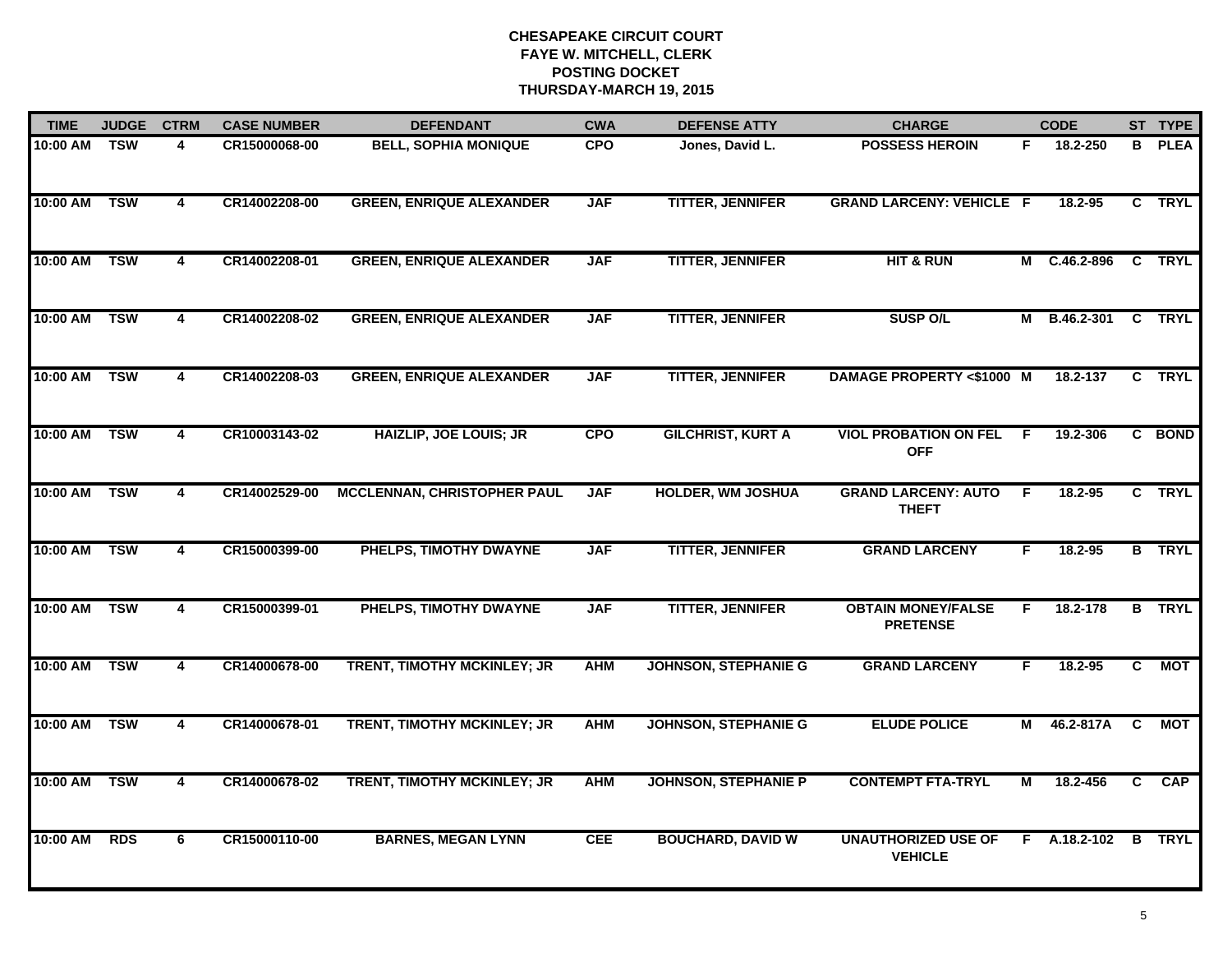| <b>TIME</b> | <b>JUDGE</b> | <b>CTRM</b>    | <b>CASE NUMBER</b> | <b>DEFENDANT</b>            | <b>CWA</b> | <b>DEFENSE ATTY</b>      | <b>CHARGE</b>                                     |                         | <b>CODE</b>      |              | ST TYPE       |
|-------------|--------------|----------------|--------------------|-----------------------------|------------|--------------------------|---------------------------------------------------|-------------------------|------------------|--------------|---------------|
| 10:00 AM    | <b>RDS</b>   | 6              | CR15000110-01      | <b>BARNES, MEGAN LYNN</b>   | <b>CEE</b> | <b>BOUCHARD, DAVID W</b> | <b>GRAND LARCENY</b>                              | F.                      | 18.2-95          | B.           | <b>TRYL</b>   |
| 10:00 AM    | <b>RDS</b>   | 6              | CR15000110-02      | <b>BARNES, MEGAN LYNN</b>   | <b>CEE</b> | <b>BOUCHARD, DAVID W</b> | <b>LARCENY W/INTENT TO</b><br><b>SELL</b>         | F                       | 18.2-108.01      | B            | <b>TRYL</b>   |
| 10:00 AM    | RDS          | 6              | CR15000110-03      | <b>BARNES, MEGAN LYNN</b>   | <b>CEE</b> | <b>BOUCHARD, DAVID W</b> | <b>OBTAIN MONEY/FALSE</b><br><b>PRETENSE</b>      | $\overline{\mathsf{M}}$ | 18.2-178         |              | <b>B</b> TRYL |
| 10:00 AM    | <b>RDS</b>   | 6              | CR14002231-00      | <b>COURTADE, RYAN JAY</b>   | <b>AMF</b> | <b>MCCORMACK, GREG D</b> | <b>INDECENT ACT W/CHILD BY F</b><br><b>PARENT</b> |                         | 18.2-370.1       | C            | <b>MOT</b>    |
| 10:00 AM    | <b>RDS</b>   | 6              | CR14002231-01      | <b>COURTADE, RYAN JAY</b>   | <b>AMF</b> | McCormack, Greg D.       | <b>PROD CHILD PORN &lt;15,</b><br>OFFNDR 7+       |                         | F 18.2-374.1     | C            | <b>MOT</b>    |
| 10:00 AM    | <b>RDS</b>   | 6              | CR14002231-02      | <b>COURTADE, RYAN JAY</b>   | <b>AMF</b> | McCormack, Greg D.       | <b>CHILD PORNOGRAPHY:</b><br><b>POSSESS</b>       |                         | F 18.2-374.1:1 C |              | MOT           |
| 10:00 AM    | <b>RDS</b>   | 6              | CR14002387-00      | <b>MORAN, RUSSEL EUGENE</b> | <b>CEE</b> | <b>MUSSONI, ERIK</b>     | <b>GRAND LARCENY</b>                              | F.                      | 18.2-95          | B            | <b>TRYL</b>   |
| 10:00 AM    | <b>RDS</b>   | 6              | CR14000431-00      | <b>PAYNE, JEROME L</b>      | <b>AMF</b> | Spencer, Jo Anne         | <b>GANG: PARTIC IN CRIMINAL F</b><br><b>ACT</b>   |                         | 18.2-46.2        | C            | <b>PLEA</b>   |
| 10:00 AM    | <b>RDS</b>   | 6              | CR14000431-01      | <b>PAYNE, JEROME L</b>      | <b>AMF</b> | Spencer, Jo Anne         | <b>FORCE/THREAT TO JOIN</b><br><b>GANG</b>        | E                       | 18.2-46.3        | C.           | <b>PLEA</b>   |
| 10:00 AM    | <b>RDS</b>   | 6              | CR14000431-02      | <b>PAYNE, JEROME L</b>      | <b>AMF</b> | Spencer, Jo Anne         | <b>ATTEMPTED EXTORTION</b>                        | F                       | $18.2 - 59$      | $\mathbf{c}$ | <b>PLEA</b>   |
| 10:00 AM    | <b>RDS</b>   | 6              | CR14000431-03      | <b>PAYNE, JEROME L</b>      | <b>AMF</b> | Spencer, Jo Anne         | <b>EXTORT: IN WRITING</b>                         | F.                      | 18.2-60          |              | C PLEA        |
| 10:00 AM    | <b>RDS</b>   | $\overline{6}$ | CR15000538-00      | <b>TURNER, JONATHAN L</b>   | <b>CEE</b> | Taylor, Matthew T; SR    | <b>BOND APPEAL</b>                                | $\mathbf{o}$            | 19.2-124         | C.           | <b>BOND</b>   |
| 10:00 AM    | <b>RDS</b>   | 6              | CR15000284-00      | <b>VANCE, AMBER RENEE</b>   | <b>MLK</b> | <b>HOLDER, WM JOSHUA</b> | <b>POSSESS COCAINE</b>                            | F                       | 18.2-250         |              | C TRYL        |